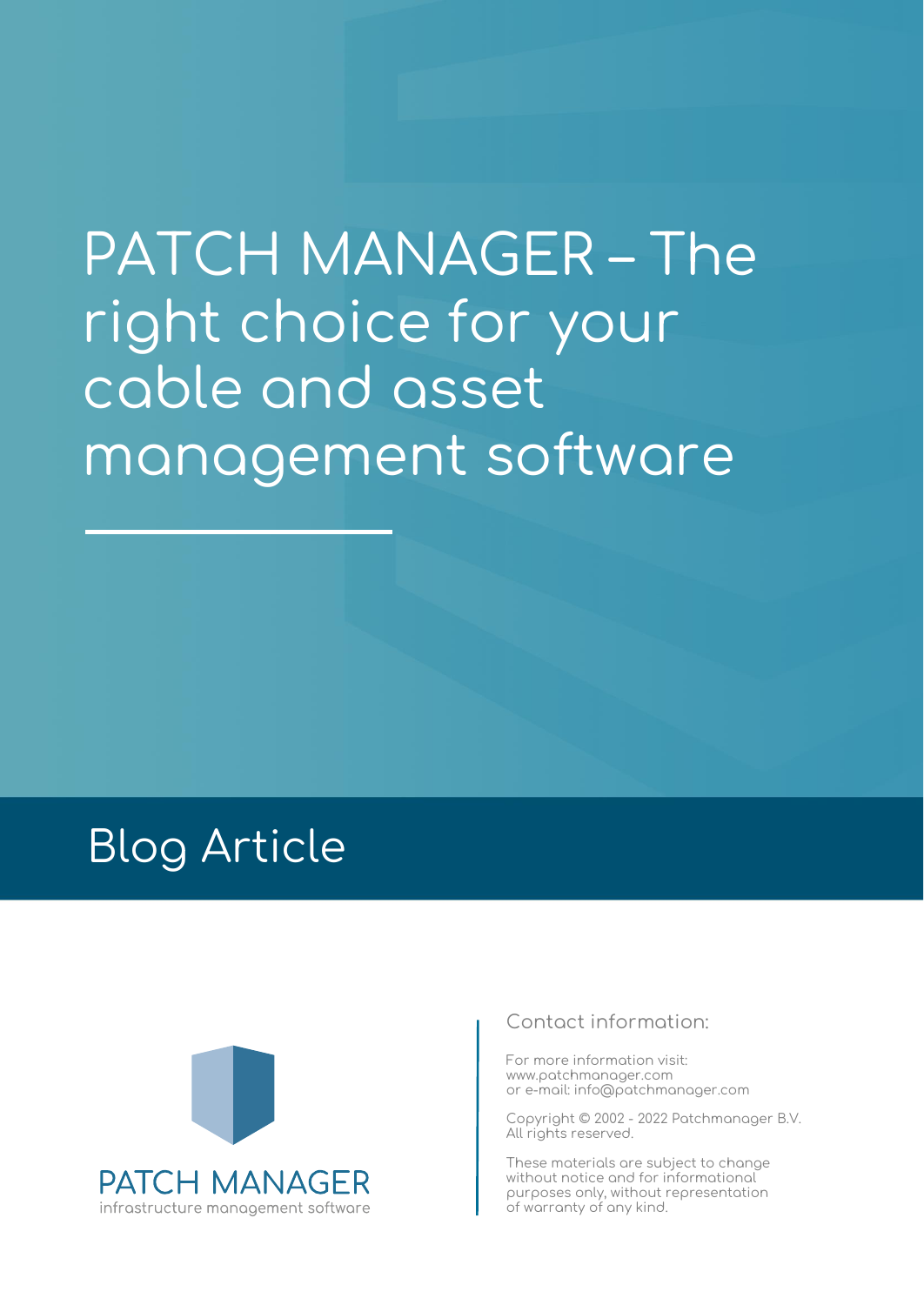Managing a physical layer infrastructure can be complex, especially without an appropriate tool in place to manage the assets and connectivity. This article discusses the importance of choosing the right tool, the obvious and less obvious things to look for when considering options, and why PATCH MANAGER should be your preferred choice.



# **Obvious things to look for when choosing the right cable and asset management software solution**

### **Reliable source of truth**

The physical assets and connectivity are a vital element of any infrastructure and constitute the foundation of the network stack. The importance of their management can therefore not be undervalued. For the physical assets and connectivity data to become a reliable source of truth, it requires a specialized management solution that offers comprehensive capabilities in the domain.

### **Open data exchange**

Systems such as network monitoring and service management tools can only function properly if the physical assets and connectivity data is easily accessible. The solution should provide a flexible and open means of system integration, such as a bi-directional API (Application Programming Interface).

# **Future proof**

Network cabling and infrastructure technologies continuously evolve, and this requires that a management solution should be able to adapt to this evolution. A key aspect for a well-suited solution is flexibility through configuration, whereby the existing feature set can always be configured to support the new requirements. It is no good being stuck with hard-coded rigid capabilities that only partly meet the requirements and that will quickly become obsolete. The solution should be 'future-proofed', designed to be able to adapt, without requiring software changes every time a new network technology or architecture is introduced.